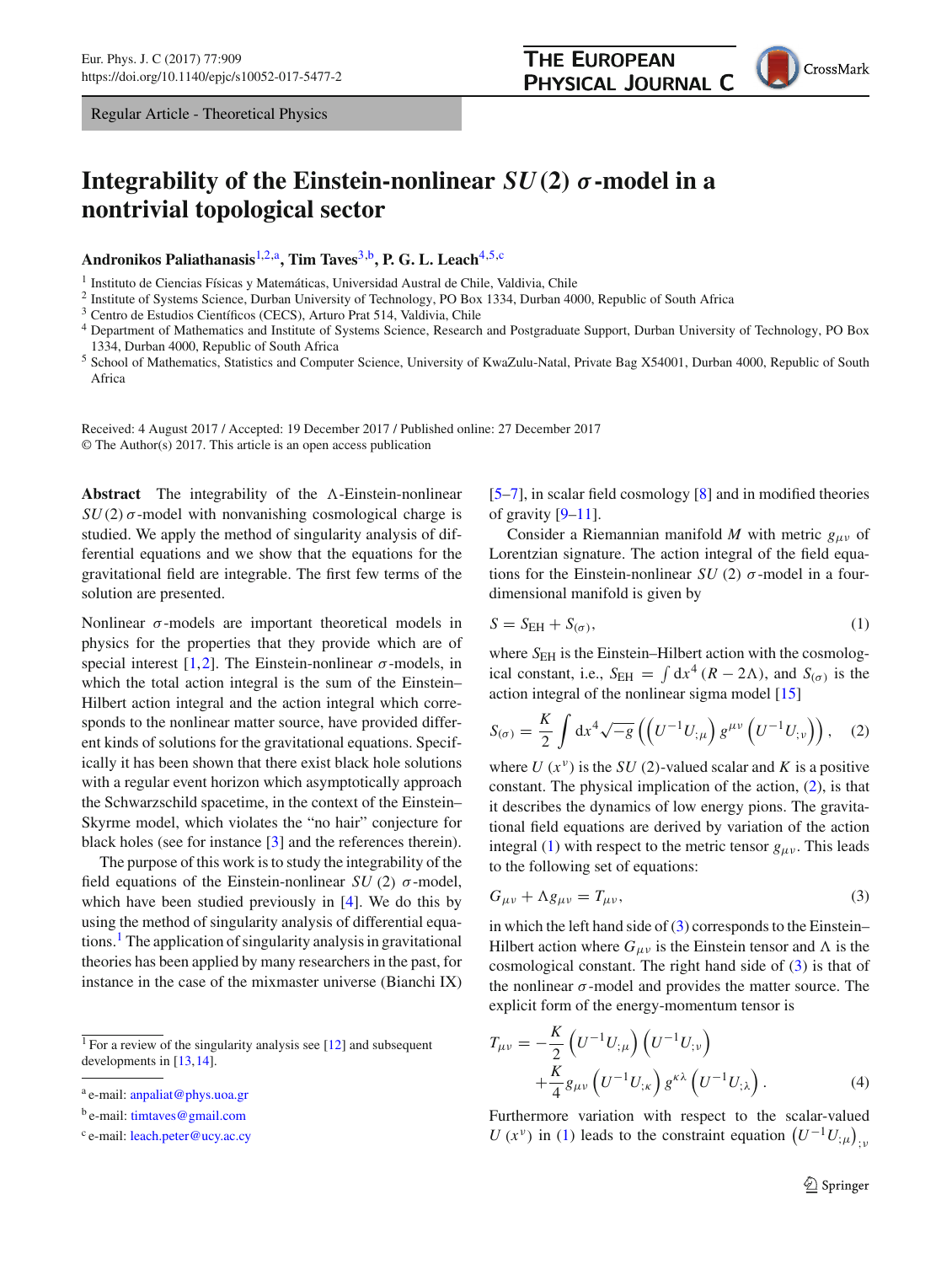$g^{\mu\nu} = 0$ , while the latter can follow from the application of the Bianchi identity in [\(3\)](#page-0-6), that is,  $T^{\mu\nu}_{;\nu} = 0$ .

By following the Ansatz, which was proposed in [\[16](#page-3-13)[–19\]](#page-3-14) and its generalizations [\[20](#page-3-15)[–23](#page-3-16)], for the parametrization of the *SU* (2) algebra in [\[4\]](#page-3-3) Ayón-Beato, Canfora and Zanelli found that, for the four-dimensional spacetime,

<span id="page-1-0"></span>
$$
ds^{2} = -F(r) (dt + \cos \theta d\varphi)^{2} + N(r)^{2} dr^{2}
$$

$$
+ \rho^{2}(r) (d\theta^{2} + \sin^{2} \theta d\varphi^{2}),
$$
(5)

the conservation equation,  $T^{\mu\nu}_{;\nu} = 0$ , is satisfied always and the energy-momentum tensor, [\(4\)](#page-0-7), is expressed only in terms of the fields  $F$ ,  $\rho$  and  $N$ . Specifically, the matter field equations  $(U^{-1}U_{;\mu})_{;\nu} g^{\mu\nu} = 0$ , are identically satisfied, so that one has only to deal with the Einstein field equations while the solution provides a nontrivial topological sector [\[4\]](#page-3-3).

Spacetime, [\(5\)](#page-1-0), is a locally rotational spacetime and for arbitrary functions,  $F$  and  $\rho$ , admits a four-dimensional Killing Algebra which comprises the autonomous symmetry,  $A_1 = \{\partial_t\}$ , and *SO* (3), i.e., the Killing vectors form the  $A_1 \oplus SO(3)$  Lie algebra [\[24\]](#page-3-17).

In the minisuperspace approach the gravitational field equations [\(3\)](#page-0-6) can arise from the Euler–Lagrange equations of the singular Lagrangian,

$$
L(F, F', \rho, \rho', N) = \frac{4}{N} \left( \sqrt{F} F'^2 + \frac{\rho}{\sqrt{F}} F' \rho' \right)
$$
  
+  $\Lambda \rho^2 N \sqrt{F}$   
-  $\frac{K}{2} N F^{-\frac{1}{2}} (\rho^2 - 2F)$   
-  $\rho^{-2} N \sqrt{F} (F + 4\rho^2)$ , (6)

where the equation

$$
\frac{\partial L}{\partial N} = 0\tag{7}
$$

gives the constraint equation or the component

$$
G_r^r - T_r^r = 0 \tag{8}
$$

of  $(3)$ . In  $(6)$  we can see the dynamical terms which correspond to the  $R^{(3)}$  curvature term of [\(5\)](#page-1-0) of the cosmological constant and of the  $\sigma$ -model.

Because the field equations are singular there could exist a nonlocal conservation law which is generated by the conformal Killing vectors of the minisuperspace, for details see  $[26,27]$  $[26,27]$  $[26,27]$ . In our consideration, as the minisuperspace of  $(6)$ has dimension two, there exist an infinite number of conformal Killing vectors and an infinite number of nonlocal conservation laws. Hence with the use of a nonlocal conservation law the two second-order differential equations and the first-order differential equation, which describe the gravitational field equations, can be reduced to the second-order nonautonomous equation [\[25](#page-3-20)]

$$
0 = ry\left(Kr^{6} - 2r^{3}\left(K - 4 + 4r^{2}\Lambda\right)y + 2y^{2}\right)y'' - \left(6Kr^{6}\left(y^{2}\right)' + Kr^{7}\left(y'\right)^{2} - \frac{3}{2}\left(y^{4}\right)' - \frac{2}{3}r\left(y^{3}\right)'\left(8r^{4}\Lambda + y'\right)\right),
$$
\n(9)

where  $y = y(r) = \rho F$ ,  $N(r)$  is

<span id="page-1-2"></span>
$$
N(r) = \frac{(2y^2 - Kr^6)}{2y^2(4r^3 + y - 4\Lambda r^5) + Ky(r^6 - 2r^3y)} \frac{h'(r)}{V_{\text{eff}}},\tag{10}
$$

in which

$$
\left(r^{3}\left(y^{2}\right)'\right)(h(r))^{2} = \left(2Kr^{6} - 16\,\Lambda r^{5}\right)
$$
\n(11)

<span id="page-1-3"></span>
$$
+ 4 yr3 ((4 - K) + 4y), \t(12)
$$

and the new gauge has been selected to be so that  $\rho = r$ . The term  $V_{\text{eff}}$  in [\(10\)](#page-1-2) includes all the potential terms of [\(6\)](#page-1-1) so that the Lagrangian [\(6\)](#page-1-1) is that of geodesic equations in a two-dimensional manifold.

The nonautonomous equation [\(9\)](#page-1-3) can always be written in the form of an autonomous third-order differential equation by introducing the new variables  $r \rightarrow Y(x)$  and  $y \rightarrow Y_{x}$ . The third-order equation is

<span id="page-1-1"></span>
$$
0 = Y^{6}Y_{x} \left( 8\Lambda \left( Y_{,xx} \right)^{2} - Y_{,x} \left( 3KY_{,xx} + 8\Lambda Y_{,xxx} \right) \right) + Y^{7} \left( KY_{,x}Y_{,xxx} - 2K \left( Y_{,xx} \right)^{2} \right) + 2(K - 4)Y^{4}Y_{,x} \left( \left( Y_{,xx} \right)^{2} - Y_{,x}Y_{,xxx} \right) + 2Y \left( Y_{,x} \right)^{3} Y_{,xxx} + \left( 16\Lambda Y^{5} + 6 \left( Y_{,x} \right) \right) \left( Y_{,x} \right)^{3} Y_{,xx},
$$
\n(13)

<span id="page-1-4"></span>for which reduction with the autonomous symmetry,  $\partial_x$ , leads to the original equation [\(9\)](#page-1-3).

We found that  $(13)$ , except the autonomous one, does not admit any other point symmetry vector for any value of the cosmological constant. That is an interesting result because it indicates that there exists a unique relation among Eqs. [\(9\)](#page-1-3) and  $(13)$ . On the other hand, it has been found in  $[25]$  that Eq. [\(9\)](#page-1-3) admits a rescaling symmetry when the cosmological constant is zero. The application of this symmetry vector reduced Eq. [\(9\)](#page-1-3) to a first-order Abel equation. However, for nonvanishing cosmological constant only special solutions of the form  $y(r) = \sigma_0 r^3$  have been derived, where  $\sigma_0 =$ <sup>−</sup>1, *<sup>K</sup>* <sup>4</sup> . Those special solutions correspond to specific initial conditions which describe the asymptotic behaviour of the general evolution of the system.

Below we assume the case of nonvanishing cosmological constant and we perform the singularity analysis. Note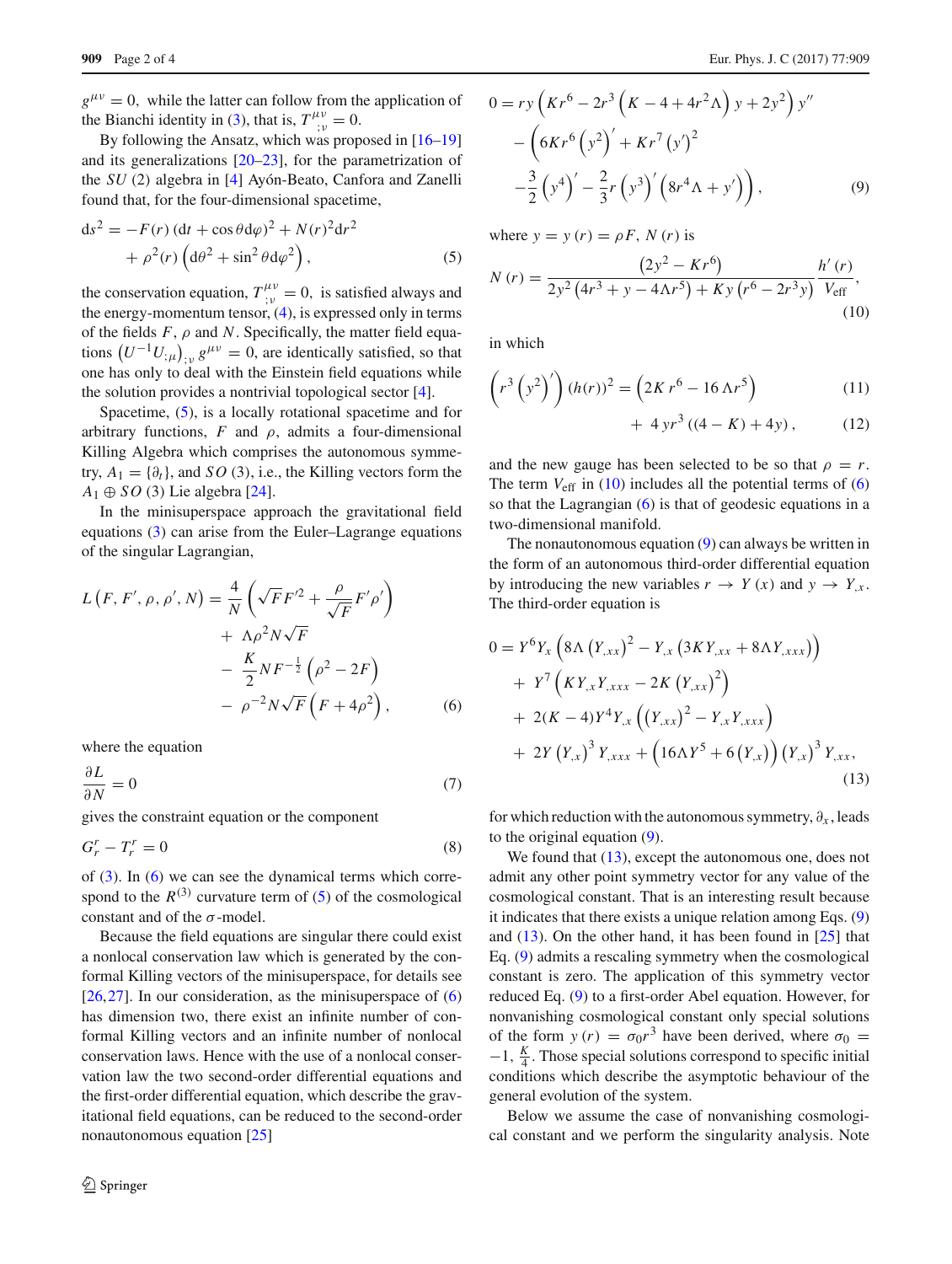that, if  $(13)$  is integrable, then  $(9)$  is also integrable which means that the gravitational field equations for the Einsteinnonlinear *SU* (2)  $\sigma$ -model are also integrable, that is, the dynamical system which follows from the action integral, [\(1\)](#page-0-5), is integrable.

We define the new variable  $\Phi(x) = Y(x)^2$  and we search for power-law solutions  $\Phi(x) = \alpha \chi^p$  in [\(13\)](#page-1-4) from where we have the following possible sets ( $\chi = x - x_0$ ), where  $x_0$ is the location of the putative movable singularity):

<span id="page-2-0"></span>
$$
p = -1
$$
 with  $\alpha = -\frac{2}{K}$ ,  $\alpha = \frac{1}{2}$ , (14)

and

$$
p = -\frac{1}{2} \quad \text{with} \quad \alpha = \pm \frac{i}{2} \sqrt{\frac{3}{2\Lambda}}. \tag{15}
$$

We consider the values of  $(14)$  from which we can see that these are the power-law solutions of [\(9\)](#page-1-3) which we described above. The next step, in order to test if [\(13\)](#page-1-4) passes the singularity test, is to determine the resonances. Let  $\alpha = -\frac{2}{K}$ , which is the case in which the solution leads to a Lorentzian signature spacetime, for details see [\[25\]](#page-3-20). Then by substituting

$$
\Phi(\chi) = \alpha \chi^{-1} + \gamma \chi^{-1+s} \tag{16}
$$

into [\(13\)](#page-1-4) and taking the terms linear in  $\gamma$ , we have  $s(2s^2 - s - 3) = 0$ , which gives the triple solution

$$
s_0 = -1, \quad s_1 = 0, \quad s_2 = \frac{3}{2}.
$$
 (17)

Here we remark that the resonances are the same and for  $\alpha = \frac{1}{2}$ , from where we can say that [\(13\)](#page-1-4) passes the singularity test and it is integrable.

As far as the solution is concerned, we can write it in a series form in which, from  $s_2$ , we see that the powers of  $\chi$  in the series increase by  $\frac{1}{2}$ . Therefore the solution is

<span id="page-2-2"></span>
$$
\Phi(\chi) = m_0 \chi^{-1} + m_1 \chi^{-\frac{1}{2}} + m_2 + m_3 \chi^{\frac{1}{2}} + \sum_{I=-+4}^{+\infty} m_I \chi^{-1 + \frac{m_I}{2}},
$$
\n(18)

where  $m_3$  and  $m_0$  are arbitrary constants<sup>2</sup> and  $m_1, m_2, m_I$ have to be determined. In particular they are functions of  $m_0$ ,  $m_3$ , *K* and  $\Lambda$ .

Hence we substitute  $(18)$  into  $(13)$  and find for the coefficient constants that  $m_1 = 0$ ,

$$
m_2 = \frac{3}{8m_0\Lambda} (m_0 (4 + K (2m_0 - 1)) - 2), \qquad (19)
$$

and

$$
m_4 = -\frac{3(2m_0 - 1)}{64m_0^3\Lambda^2} \left(12 + 8\left(K - 1\right)m_0 + K^2m_0^2\left(1 + m_0\right)\right),\tag{20}
$$

from which we can see that for  $m_0 = -\frac{2}{K}$  it follows that  $m_2$  = 0and  $m_4$  = 0. For values of  $\chi$  such that  $\chi^{-1}$  >>  $\chi^2$ the solution takes the following form:

$$
\Phi(\chi) \simeq -\frac{2}{K} \chi^{-1} + m_3 \chi^{\frac{1}{2}}.
$$
 (21)

Now the spacetime,  $(5)$ , has the following form:

<span id="page-2-4"></span>
$$
ds^{2} = -\frac{\Phi(\chi)_{,\chi}}{2\Phi(\chi)} (dt + \cos\theta d\varphi)^{2} + \frac{N(\Phi, \Phi_{,\chi})^{2}\Phi(\chi)_{,\chi}}{2\sqrt{\Phi(\chi)}} \times d\chi^{2} + \Phi(\chi) \left(d\theta^{2} + \sin^{2}\theta d\varphi^{2}\right).
$$
 (22)

Furthermore from the second dominant behavior  $p = -\frac{1}{4}$ we find the resonances

$$
s_0 = -1, \ s_1 = -\frac{1}{2}, \ s_2 = \frac{3}{2}, \tag{23}
$$

which leaves us with the second solution,

<span id="page-2-3"></span>
$$
\Phi(\chi) = \sum_{I=-4}^{-\infty} n_J \chi^{-\frac{1+J}{2}} + n_{-2} \chi^{-\frac{3}{2}} + n_{-1} \chi^{-1}
$$
  
+  $n_0 \chi^{-\frac{1}{2}} + n_1 + n_2^{\frac{1}{2}} + n_3 \chi + \sum_{I=+4}^{+\infty} n_I \chi^{-\frac{1+I}{2}},$  (24)

which is a right and left Laurent expansion. The free parameters of the solution  $(24)$  are  $n_{-1}$ , and  $n_4$ .

One important issue of the general solution of  $(22)$  is the number of constants: two as is seen from the solution [\(18\)](#page-2-2);  ${m_0, m_3}$ ,  ${n_{-1}, n_4}$  and the constant *K*, which corresponds to the matter source. One would expect three integration con-stants for the system [\(3\)](#page-0-6). The latter is hidden in  $\chi$ , as for the singularity analysis we move to the complex plane in which  $\chi = x - x_0$  and  $x_0$  is the position of the singularity. However, that is not an essential constant because it can always be absorbed with the transformation of the coordinate, *x*, which means that in the end there are only two constants.

On the other hand, as we discussed above, the asymp-totic behaviour of the general solution [\(18\)](#page-2-2) is  $\Phi(\chi) \simeq \chi^{-1}$ , which is the dominant term around the singularity of  $(13)$ . If we start far from that solution, that is, from different initial conditions, then in the asymptotic behavior of the solution only the terms of lower powers of  $\chi$  contribute in the solution. Hence the solution can be described well from the first terms of the Laurent series. We demonstrate that in Fig. [1](#page-3-21) where the numerical solution of  $(13)$  (using Mathematica's NDSolve routine) is given and compared with analytical solutions from the Laurent expansion [\(18\)](#page-2-2) where we considered the first four terms of [\(18\)](#page-2-2),  $(m_0 - m_3)$  (Analytic Sol. 1), the six first terms  $(m_0 - m_5)$  (Analytic Sol. 2) and the seven first terms  $(m_0 - m_6)$  (Analytic Sol. 3). Figure [2](#page-3-22) presents the absolute error between the analytical solutions and the numerical solution. We observe that for those specific initial

<span id="page-2-1"></span><sup>2</sup> Recall that there exists a resonance with value zero.